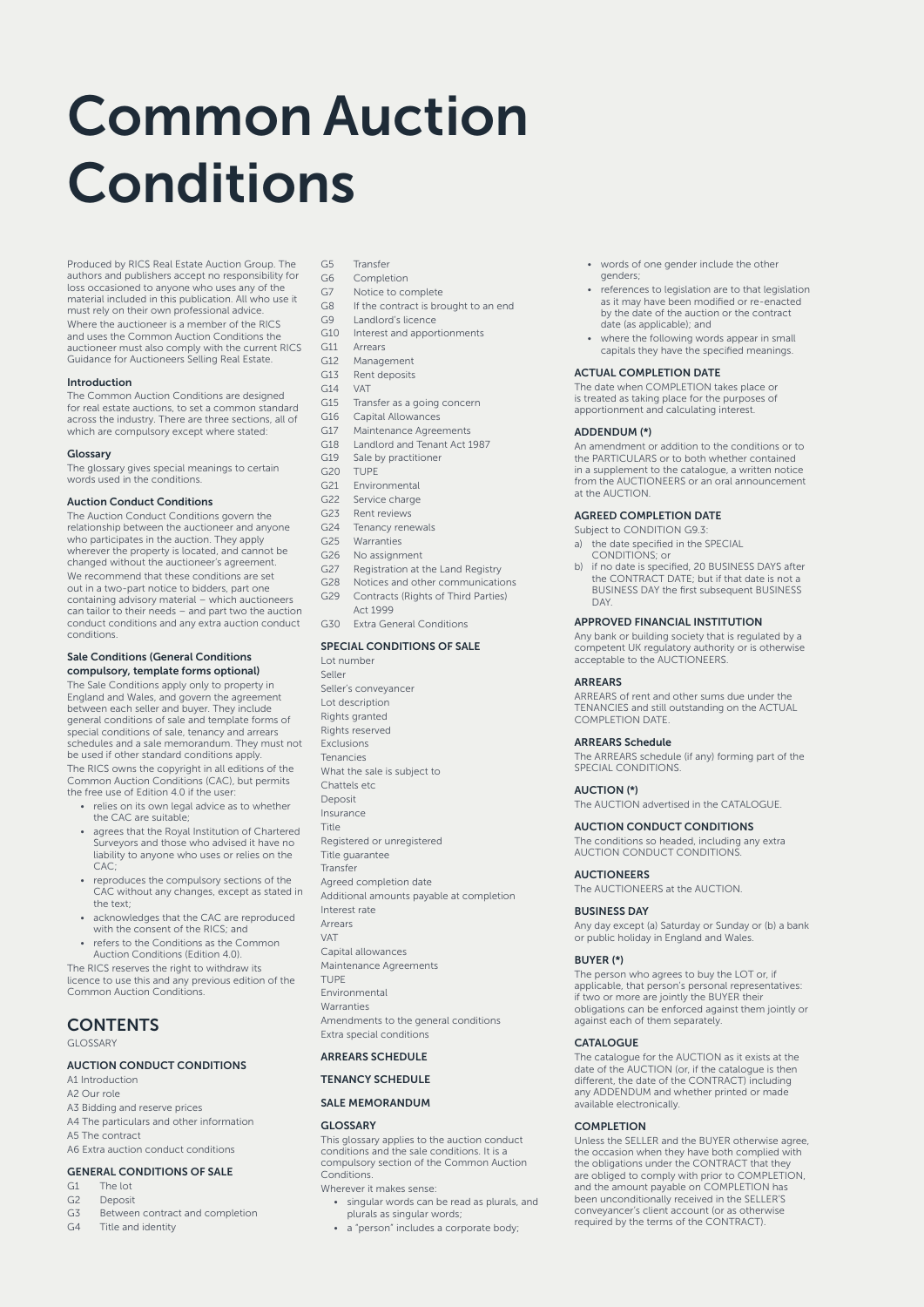## Condition

One of the AUCTION CONDUCT CONDITIONS or SALE CONDITIONS.

#### **CONTRACT**

The CONTRACT by which the SELLER agrees to sell and the BUYER agrees to buy the LOT.

#### CONTRACT DATE (\*)

The date of the AUCTION or, if the LOT is sold before or after the AUCTION:

- a) the date of the SALE MEMORANDUM signed by both the SELLER and BUYER; or
- b) if contracts are exchanged, the date of exchange. If exchange is not effected in person or by an irrevocable agreement to exchange made by telephone, fax or electronic mail the date of exchange is the date on which both parts have been signed and posted or otherwise placed beyond normal retrieval.

## **DOCUMENTS**

DOCUMENTS of title including, if title is registered, the entries on the register and the title plan and other DOCUMENTS listed or referred to in the SPECIAL CONDITIONS relating to the LOT (apart from FINANCIAL CHARGES).

## EXTRA GENERAL CONDITIONS

Any conditions added or varied by the auctioneers starting at condition G30.

#### FINANCIAL CHARGE

A charge to secure a loan or other financial indebtedness (but not including a rent charge or local land charge).

## GENERAL CONDITIONS

The sale conditions headed 'GENERAL CONDITIONS OF SALE', including any extra general conditions.

## INTEREST RATE

If not specified in the special conditions, the higher of 6% and 4% above the base rate from time to time of Barclays Bank plc. The interest rate will also apply to any judgment debt, unless the statutory rate is higher.

#### LOT

Each separate property described in the catalogue or (as the case may be) the property that the seller has agreed to sell and the buyer to buy (including chattels, if any).

#### OLD ARREARS

Arrears due under any of the tenancies that are not "new tenancies" as defined by the Landlord and Tenant (Covenants) Act 1995.

## **PARTICULARS**

The section of the catalogue that contains descriptions of each lot (as varied by any addendum).

#### **PRACTITIONER**

An insolvency practitioner for the purposes of the Insolvency Act 1986 (or, in relation to jurisdictions outside the United Kingdom, a person undertaking a similar role).

## **PRICE**

The price (exclusive of VAT) that the buyer agrees to pay for the lot.

## Ready To Complete

Ready, willing and able to complete: if completion would enable the seller to discharge all financial charges secured on the lot that have to be discharged by completion, then those outstanding financial charges do not prevent the seller from being ready to complete.

## SALE CONDITIONS

The general conditions as varied by any special conditions or addendum.

#### SALE MEMORANDUM

The form so headed (whether or not set out in the catalogue) in which the terms of the contract for the sale of the lot are recorded.

## SELLER (\*)

The person selling the lot. If two or more are jointly the seller their obligations can be enforced against them jointly or against each of them separately.

## SPECIAL CONDITIONS

Those of the sale conditions so headed that relate to the lot.

## **TENANCIES**

Tenancies, leases, licences to occupy and agreements for lease and any documents varying or supplemental to them.

## TENANCY SCHEDULE

The schedule of tenancies (if any) forming part of the special conditions

## **TRANSFER**

Transfer includes a conveyance or assignment (and "to transfer" includes "to convey" or "to assign").

## TUPE

The Transfer of Undertakings (Protection of Employment) Regulations 2006.

#### **VAT**

Value Added Tax or other tax of a similar nature.

## VAT OPTION

An option to tax.

WE (and US and OUR) The auctioneers.

#### YOU (AND YOUR) (\*)

Someone who has seen the catalogue or who attends or bids at or otherwise participates in the auction, whether or not a buyer.

## Amendments and Additions to the Glossary

## AMENDMENTS

#### **ADDENDUM**

An amendment or addition to the conditions or to the particulars or to both whether contained in a supplement to the catalogue, a written notice from the auctioneers made available via the website, lot details page, e mail or by any other method that the AUCTIONEERS see fit.

## AUCTION

The auction of each lot advertised in the catalogue which will take place online via the Internet

## AUCTION OPERATION GUIDE

A document that outlines the auction process in its entirety, for both buyers and sellers. The document can be found on the AUCTIONEER'S website or on request.

## CONTRACT DATE

The date of the auction or, if the lot is sold before or after the auction:

a) the date of the sale memorandum signed by the AUCTIONEER on behalf of the seller and buyer; or

b) if contracts are exchanged, the date of exchange. If exchange is not effected in person or by an irrevocable agreement to exchange made by telephone, fax or electronic mail the date of exchange is the date on which both parts have been signed and posted or otherwise placed beyond normal retrieval

#### YOU (AND YOUR)

Someone who has seen the catalogue or who visits the Website or bids at or otherwise participates in the auction, whether or not a buyer.

## Additions

#### **BIDDER**

The person who bids for a lot either on behalf of himself or on behalf of other persons.

## BIDDER SECURITY FEE

A Bidder Security Fee of £2000 is required for each lot that you wish to bid on and is a contribution towards the Deposit as described below and the Buyers Premium as detailed on each Lot within the catalogue. It must be secured in advance either by way of bank transfer or a hold being made on a credit or debit card. Where you have not made a successful bid in relation to the lot the auction entrance fee will be released to you if you provided it via bank/electronic transfer or released back to you if a hold was placed on the funds via the online payment system.

## DEPOSIT

The deposit is a sum of money (usually 10% of the sale price) calculated at the fall of the electronic gavel that you must pay to the Auctioneer, together with the Buyers Premium detailed on each Lot if you are the successful bidder. This payment must be received within 2 business days or as specified in the particulars of sale or auction operation guide, or other such documents that the auctioneer may specify. This payment must be made via bank or electronic transfer taking into account any amount paid already by the Bidder Security Fee.

## GUIDE PRICE

Where quoted, the Guide Price is an indication as to where the reserve is currently set. It is not necessarily an indication of value or what the auctioneer expects the lot will sell for. Where the guide price is a single figure the reserve will not normally be more than 10% above this figure and if the Guide price is quoted as a range of figures then the Reserve will fall within these figures.

## ONLINE BIDDING PROCESS

The method and processes that allow a BIDDER to bid at the AUCTION online as described on the AUCTIONEERS' website

## RESERVE

The reserve is the minimum amount that the auctioneer is authorised to sell the lot at. It is subject to change and will not normally be disclosed.

## SUCCESSFUL BID

The highest bid at the fall of the electronic gavel that will win the lot for the BIDDER, providing that the bid is at or above the RESERVE.

#### **WEBSITE**

The website managed by the AUCTIONEERS and on which the online auction is conducted.

Words in small capitals have the special meanings defined in the Glossary.

The AUCTION CONDUCT CONDITIONS (as supplemented or varied by CONDITION A6, if applicable) are a compulsory section of the Common AUCTION Conditions. They cannot be disapplied or varied without OUR agreement, even by a CONDITION purporting to replace the Common AUCTION Conditions in their entirety.

## Auction Conduct Conditions

#### A1 Introduction

- A1.1 The auction conduct conditions apply wherever the lot is located.
- A1.2 If you make a bid for a lot or otherwise participate in the auction it is on the basis that you accept these auction conduct conditions. They govern our relationship with you. They can be varied only if we agree

## A2 Our Role

A2.1 As agents for each seller we have authority to

- a) prepare the catalogue from information supplied by or on behalf of each seller;
- b) offer each lot for sale;<br>c) sell each lot:
- c) sell each lot; d) receive and hold BIDDER SECURITY and DEPOSITS as agent for the SELLER;
- e) sign each sale memorandum; and<br>f) treat a contract as repudiated treat a contract as repudiated
- if the buyer fails to sign a sale memorandum or pay a deposit as required by these auction conduct conditions.
- A2.2 OUR decision on the conduct of the AUCTION is final.

A2.3 We may cancel the auction or alter the order in which lots are offered for sale. We may also combine or divide lots. A lot may be sold or withdrawn from sale prior to the auction.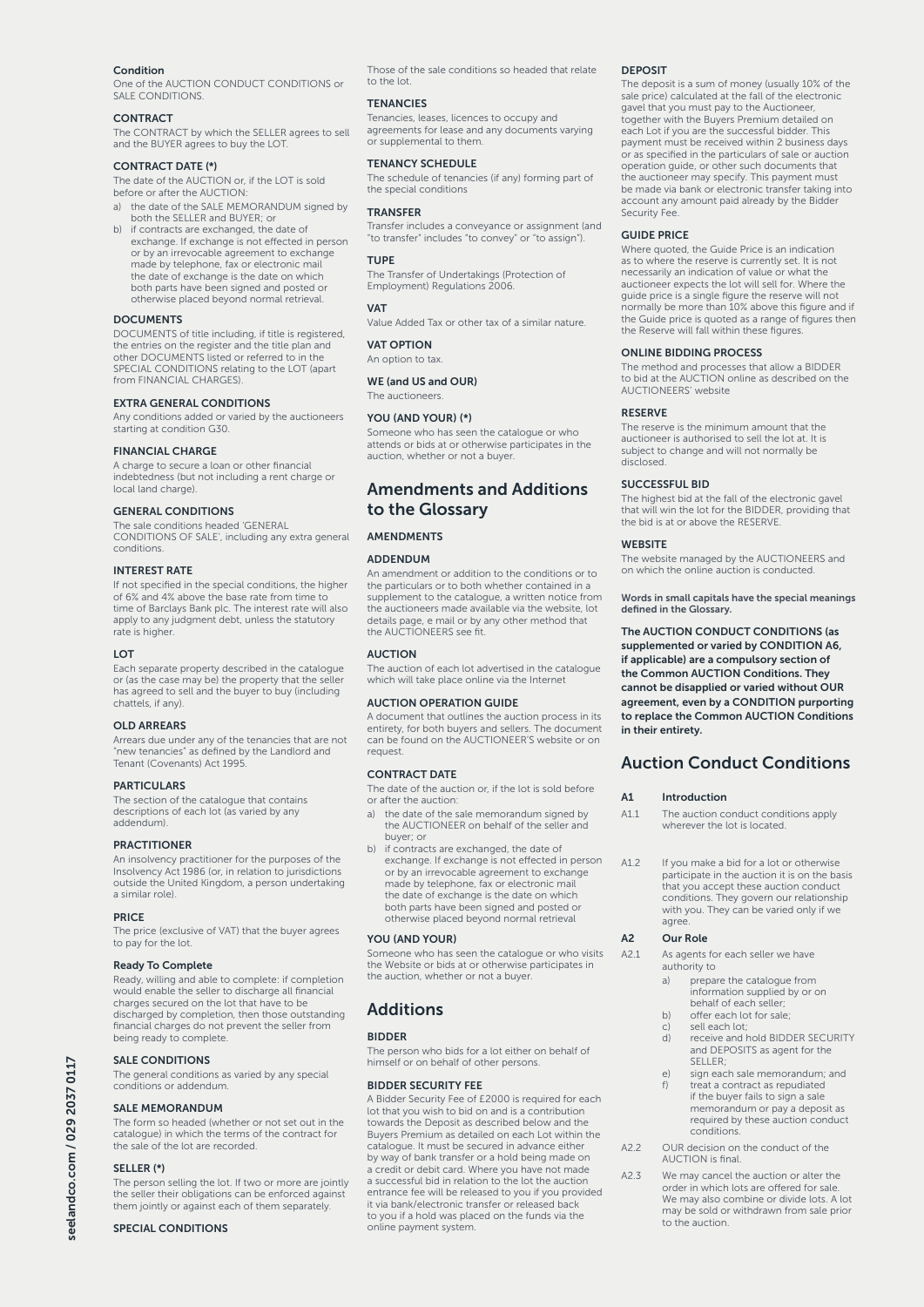- A2.4 You acknowledge that to the extent permitted by law we owe you no duty of care and you have no claim against us for any loss.
- A2.5 We may refuse to admit one or more persons to participate in the auction without having to explain why.
- A2.6 You accept and acknowledge that WE will use reasonable care to provide the online auction platform. In the event that a situation or situations arise that affect the running of the Online Auction platform, we may at our absolute discretion suspend or cancel the auction and declare any or all results of the Online Auction as null and void without any liability on the part of Us or our third party providers of the Online Auction platform. Our decision in these situations is final and WE do not have to give any reasons for our actions.
- A2.7 Should you be unable to connect to and bid on the Online Auction platform you accept that We and our third-party providers accept no liability for any loss of any nature that results from, directly or indirectly, YOUR inability to successfully bid on the Auction Platform.
- A2.8 You accept that the auctioneer and our third-party providers are in no way liable for any loss suffered by YOU in relation to the online auction platform even if the auctioneer has been made aware of the possibility of any such risks.
- A2.9 The auction process will be run in accordance with our auction operation guide which can be found on our website.
- A2.10 If the auction platform fails to work in the way as described in the auction operation guide then YOU accept that neither we nor our third-party providers hold any liability for a loss of any kind that you may incur.

## A3 Bidding and reserve prices

- A3.1 All bids are to be made in pounds sterling exclusive of VAT.
- A3.2 We may refuse to accept a bid. We do not have to explain why.
- A3.3 If there is a dispute over bidding, we are entitled to resolve it, and our decision is final.
- A3.4 Unless stated otherwise each lot is subject to a reserve price (which may be fixed just before the lot is offered for sale). If no bid equals or exceeds that reserve price the lot will be withdrawn from the auction.
- A3.5 Where there is a reserve price the seller may bid (or ask us or another agent to bid on the seller's behalf) up to the reserve price but may not make a bid equal to or exceeding the reserve price. you accept that it is possible that all bids up to the reserve price are bids made by or on behalf of the seller.
- A3.6 Where a guide price (or range of prices) is published, that guide price (or the lower end of the range) is the minimum price at which the seller might be prepared to sell at the date of the guide price. It is not an indication of the reserve price, which may not be set until the date of the auction.

## A4 The PARTICULARS and other information

- A4.1 We have taken reasonable care to prepare particulars that correctly describe each lot. The particulars are based on information supplied by or on behalf of the seller. You need to check that the information in the particulars is correct.
- A4.2 If the special conditions do not contain a description of the lot, or simply refer to the relevant lot number, you take the risk that the description contained in the particulars is incomplete or inaccurate, as the particulars have not been prepared by a conveyancer and are not intended to form part of a legal contract.
- A4.3 The particulars and the sale conditions may change prior to the auction and it is your responsibility to check that you have the correct versions.

A4.4 If we provide information, or a copy of a document, we do so only on the basis that we are not responsible for the accuracy of that information or document.

#### A5 The CONTRACT

- A5.1 A successful bid is one we accept as such (normally on the fall of the hammer). This condition A5 applies to you only if you make the successful bid for a lot.
- A5.2 You are obliged to buy the lot on the terms of the sale memorandum at the price you bid (plus vat, if applicable).
- A5.3 YOU must before leaving the AUCTION a) provide all information we reasonably provide all information we read complete the sale memorandum (including proof of your identity if required by us);
	- b) sign the completed sale memorandum; and
	- c) pay the deposit.
- A5.4 If YOU do not WE may either
	- a) as agent for the seller treat that failure as your repudiation of the contract and offer the lot for sale again: the seller may then have a claim against you for breach of contract; or
	- b) sign the sale memorandum on your behalf.
- A5.5 The deposit
	- a) is to be held by us (or, at our option, the seller's conveyancer)
	- b) is to be held as stakeholder where VAT would be chargeable on the deposit were it to be held as agent for the seller, but otherwise is to be held as stakeholder unless the sale conditions require it to be held as agent for the seller; and
	- c) must be paid in pounds sterling by cheque or by bankers' draft made payable to us (or, at our option, the seller's conveyancer) on an approved financial institution. Condition A6 may state if we accept any other form of payment.
- A5.6 We may retain the sale memorandum signed by or on behalf of the seller until the deposit has been received in cleared funds.
- A5.7 Where we hold the deposit as stakeholder, we are authorised to release it (and interest on it if applicable) to the seller on completion or, if completion does not take place, to the person entitled to it under the sale conditions.
- A5.8 If the BUYER does not comply with its obligations under the CONTRACT then
	- a) you are personally liable to buy the lot even if you are acting as an agent; and
	- b) you must indemnify the seller in respect of any loss the seller incurs as a result of the buyer's default.
- A5.9 Where the buyer is a company you warrant that the buyer is properly constituted and able to buy the lot.
- A5.10 Within the period specified in the auction operation guide of the auction closing, the deposit or balance of deposit due, (usually 10% of the sale price) must be paid by YOU via electronic transfer or bank transfer to the Auctioneer

## A6 Extra Auction Conduct Conditions

A6.1 Despite any special condition to the contrary the minimum deposit we accept is 10%, (or £2000 minimum as applicable) or the total PRICE, if less. A special condition may, however, require a higher minimum deposit.

# General Conditions Of Sale

Words in small capitals have the special meanings defined in the Glossary.

The general conditions (as supplemented or changed by any extra general conditions or addendum) are compulsory but may be disapplied or changed in relation to one or more lots by special conditions. The template forms of special conditions, schedules and sale memorandum are not compulsory and may be changed.

## G1 The lot

- 1.1 The lot (including any rights to be granted or reserved, and any exclusions from it) is described in the special conditions, or if not so described is that referred to in the sale memorandum.
- 1.2 The lot is sold subject to any tenancies disclosed by the special conditions, but otherwise with vacant possession on completion.
- 1.3 The lot is sold subject to all matters contained or referred to in the documents. The seller must discharge financial charges on or before completion.
- 1.4 The lot is also sold subject to such of the following as may affect it, whether they arise before or after the contract date and whether or not they are disclosed by the seller or are apparent from inspection of the lot or from the documents:
	- a) matters registered or capable of registration as local land charges;
	- b) matters registered or capable of registration by any competent authority or under the provisions of
	- any statute; c) notices, orders, demands, proposals and requirements of any competent authority; d) charges, notices, orders, restrictions,
	- agreements and other matters relating to town and country planning, highways or public health;
	- e) rights, easements, quasi-easements,
	- and wayleaves; f) outgoings and other liabilities; g) any interest which overrides, under
	- the Land Registration Act 2002; h) matters that ought to be disclosed by
	- the searches and enquiries a prudent buyer would make, whether or not the buyer has made them; and
	- i) anything the seller does not and could not reasonably know about.
- 1.5 Where anything subject to which the lot is sold would expose the seller to liability the buyer is to comply with it and indemnify the seller against that liability.
- 1.6 The seller must notify the buyer of any notices, orders, demands, proposals and requirements of any competent authority of which it learns after the contract date but the buyer must comply with them and keep the seller indemnified.

1.7 The lot does not include any tenant's or trade fixtures or fittings. The special conditions state whether any chattels are included in the lot, but if they are:

- a) the buyer takes them as they are at completion and the seller is not liable if they are not fit for use, and
- b) the seller is to leave them at the lot.
- 1.8 The buyer buys with full knowledge of a) the documents, whether or not the buyer has read them; and
	- b) the physical condition of the lot and what could reasonably be discovered on inspection of it, whether or not the buyer has inspected it.
- 1.9 The buyer admits that it is not relying on the information contained in the particulars or on any representations made by or on behalf of the seller but the buyer may rely on the seller's conveyancer's written replies to written enquiries to the extent stated in those replies.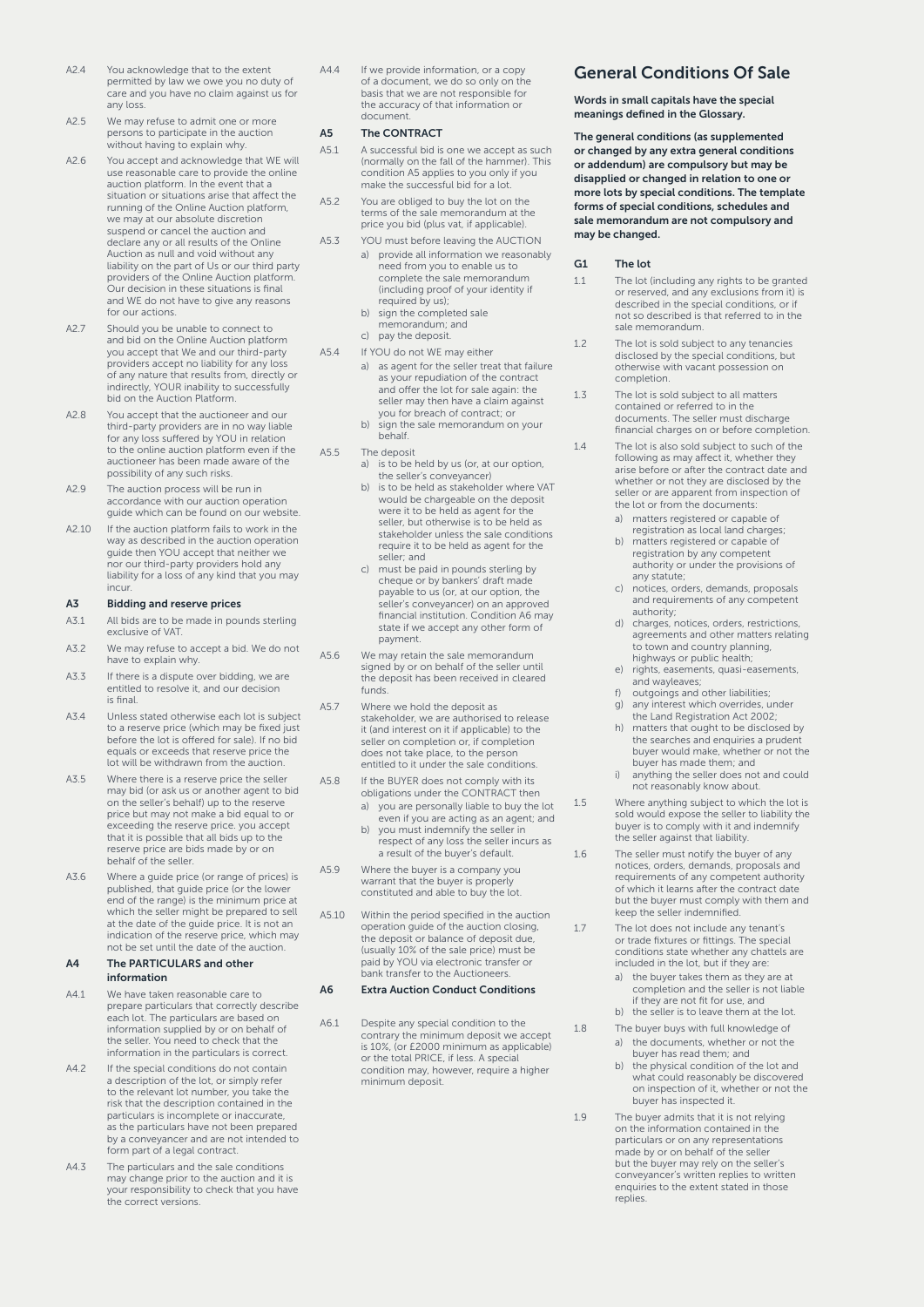## G2 Deposit

- 2.1 The amount of the deposit is the greater
	- of a) any minimum deposit stated in the auction conduct conditions (or the total price, if this is less than that minimum); and
	- b) 10% of the price (exclusive of any vat on the price).
- 2.2 If a cheque for all or part of the deposit is not cleared on first presentation the seller may treat the contract as at an end and bring a claim against the buyer for breach of contract.
- 2.3 Interest earned on the deposit belongs to the seller unless the sale conditions provide otherwise.

## G3 Between contract and completion

- 3.1 From the contract date the seller has no obligation to insure the lot and the buyer bears all risks of loss or damage unless
	- a) the lot is sold subject to a tenancy that requires the seller to insure the lot or
	- b) the special conditions require the seller to insure the lot.

## 3.2 If the seller is required to insure the lot then the seller

- a) must produce to the buyer on request all relevant insurance details; b) must use reasonable endeavours to
- maintain that or equivalent insurance and pay the premiums when due;
- c) gives no warranty as to the adequacy of the insurance;
- d) must at the request of the buyer use reasonable endeavours to have the buyer's interest noted on the policy if it does not cover a contracting purchaser;
- e) must, unless otherwise agreed, cancel the insurance at completion, apply for a refund of premium and (subject to the rights of any tenant or other third party) pay that refund to the buyer; and
- f) (subject to the rights of any tenant or other third party) hold on trust for the buyer any insurance payments that the seller receives in respect of loss or damage arising after the contract date, or assign to the buyer the benefit of any claim;

and the buyer must on completion reimburse to the seller the cost of that insurance as from the contract date (to the extent not already paid by the buyer or a tenant or other third party).

- 3.3 No damage to or destruction of the lot, nor any deterioration in its condition, however caused, entitles the buyer to any reduction in price, or to delay completion, or to refuse to complete.
- 3.4 Section 47 of the Law of Property Act 1925 does not apply to the contract.
- 3.5 Unless the buyer is already lawfully in occupation of the lot the buyer has no right to enter into occupation prior to completion.

## G4 Title and identity

4.1 Unless condition G4.2 applies, the buyer accepts the title of the seller to the lot as at the contract date and may raise no requisition or objection to any of the documents that is made available before the auction or any other matter, except one that occurs after the contract date.

- 4.2 The following provisions apply only to any of the following documents that is not made available before the auction:
	- a) If the lot is registered land the seller is to give to the buyer within five business days of the contract date an official copy of the entries on the register and title plan and, where noted on the register, of all documents subject to which the lot is being sold.
	- If the lot is not registered land the seller is to give to the buyer within five business days of the contract date an abstract or epitome of title starting from the root of title mentioned in the special conditions (or, if none is mentioned, a good root of title more than fifteen years old) and must produce to the buyer the original or an examined copy of every relevant
	- document. c) If title is in the course of registration, title is to consist of: (i) certified copies of the application for registration of title made to the Land Registry and of the documents accompanying that

application; evidence that all applicable stamp duty land tax relating to that application has been paid; and (iii) a letter under which the seller or its conveyancer agrees to use all reasonable endeavours to answer any requisitions raised by the Land Registry and to instruct the Land Registry to send the completed registration documents to the buyer.

- d) The buyer has no right to object to or make requisitions on any title information more than seven business days after that information has been given to the buyer.
- 4.3 Unless otherwise stated in the special conditions the seller sells with full title guarantee except that (and the transfer shall so provide):
	- a) the covenant set out in section 3 of the Law of Property (Miscellaneous Provisions) Act 1994 shall not extend to matters recorded in registers open to public inspection; these are to be treated as within the actual knowledge of the buyer; and
	- b) the covenant set out in section 4(1)(b) of the Law of Property (Miscellaneous Provisions) Act 1994 shall not extend to any condition or tenant's obligation relating to the state or condition of the lot where the lot is leasehold property.
- 4.4 The transfer is to have effect as if expressly subject to all matters subject to which the lot is sold under the contract.

4.5 The seller does not have to produce, nor may the buyer object to or make a requisition in relation to, any prior or superior title even if it is referred to in the documents.

4.6 The seller (and, if relevant, the buyer) must produce to each other such confirmation of, or evidence of, their identity and that of their mortgagees and attorneys (if any) as is necessary for the other to be able to comply with applicable Money Laundering Regulations and Land Registry Rules.

## G5 Transfer

- 5.1 Unless a form of transfer is prescribed by the special conditions
	- a) the buyer must supply a draft transfer to the seller at least ten business days before the agreed completion date and the engrossment (signed as a deed by the buyer if condition G5.2 applies) five business days before that date or (if later) two business days after the draft has been approved by the seller; and
	- b) the seller must approve or revise the draft transfer within five business days of receiving it from the buyer.
- 5.2 If the seller has any liability (other than to the buyer) in relation to the lot or a tenancy following completion, the buyer is specifically to covenant in the transfer to indemnify the seller against that liability.
- 5.3 The seller cannot be required to transfer the lot to anyone other than the buyer, or by more than one transfer.
- 5.4 Where the special conditions state that the seller is to grant a new lease to the buyer
	- a) the conditions are to be read so that the transfer refers to the new lease, the seller to the proposed landlord and the buyer to the proposed tenant;
	- b) the form of new lease is that described by the special conditions; and
	- c) the seller is to produce, at least five business days before the agreed completion date, the engrossed counterpart lease, which the buyer is to sign and deliver to the seller on completion

## G6 Completion

- 6.1 Completion is to take place at the offices of the seller's conveyancer, or where the seller may reasonably require, on the agreed completion date. The seller can only be required to complete on a business day and between the hours of 0930 and 1700.
- 6.2 The amount payable on completion is the balance of the price adjusted to take account of apportionments plus (if applicable), vat and interest and any other amounts stated in the special conditions.
- 6.3 Payment is to be made in euros and only by
	- a) direct transfer from the buyer's conveyancer to the seller's conveyancer; and
	- b) the release of any deposit held by a stakeholder
	- or in such other manner as the seller's conveyancer may agree.
- 6.4 Unless the seller and the buyer otherwise agree, completion cannot take place until both have complied with the obligations under the contract that they are obliged to comply with prior to completion, and the amount payable on completion is unconditionally received in the seller's conveyancer's client account or as otherwise required by the terms of the contract.
- 6.5 If completion takes place after 1400 hours for a reason other than the seller's default it is to be treated, for the purposes of apportionment and calculating interest, as if it had taken place on the next business day.
- 6.6 Where applicable the contract remains in force following completion.

## G7 Notice to complete

- 7.1 The seller or the buyer may on or after the agreed completion date but before completion give the other notice to complete within ten business days (excluding the date on which the notice is given) making time of the essence
- 7.2 The person giving the notice must be ready to complete.
- 7.3 If the buyer fails to comply with a notice to complete the seller may, without affecting any other remedy the seller has:
	- a) terminate the contract; b) claim the deposit and any interest on
	- it if held by a stakeholder c) forfeit the deposit and any interest
	- on it; d) resell the lot; and
	- e) claim damages from the buyer.

7.4 If the seller fails to comply with a notice to complete the buyer may, without affecting any other remedy the buyer has:

- a) terminate the contract; and
- b) recover the deposit and any interest on it from the seller or, if applicable, a stakeholder.

seelandco.com / 029 2037 0117 seelandco.com / 029 2037 0117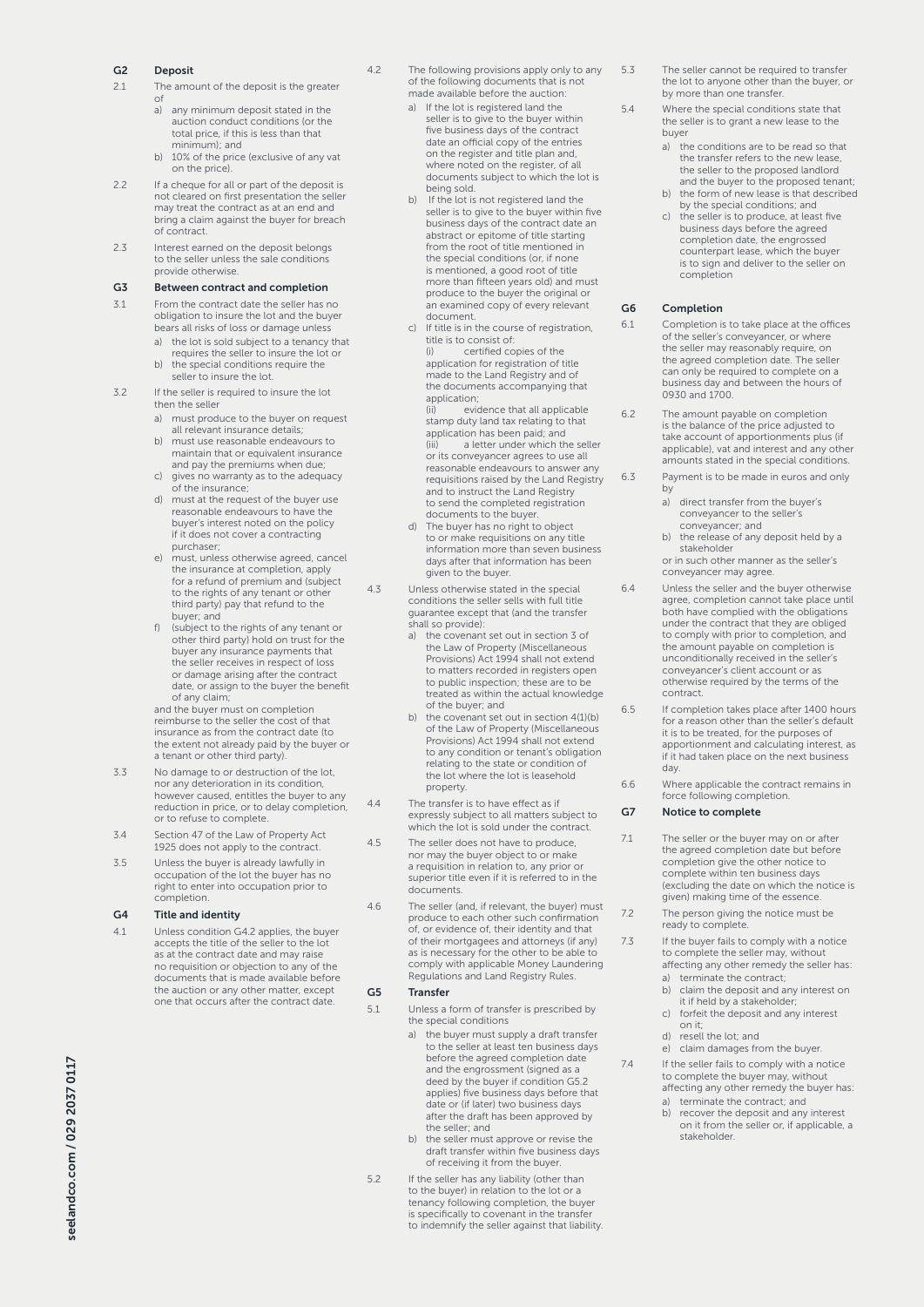- G8 If the contract is brought to an end If the contract is lawfully brought to an
	- end: a) the buyer must return all papers to the seller and appoints the seller its agent to cancel any registration of the
	- contract; and the seller must return the deposit and any interest on it to the buyer (and the buyer may claim it from the stakeholder, if applicable) unless the seller is entitled to forfeit the deposit under condition G7.3.

## G9 Landlord's licence

- 9.1 Where the lot is or includes leasehold land and licence to assign or sublet is required this condition G9 applies.
- 9.2 The contract is conditional on that licence being obtained, by way of formal licence if that is what the landlord lawfully requires.
- 9.3 The agreed completion date is not to be earlier than the date five business days after the seller has given notice to the buyer that licence has been obtained ("licence notice").
- 9.4 The seller must
	- a) use all reasonable endeavours to obtain the licence at the seller's expense; and
		- b) enter into any authorised guarantee agreement properly required.
- 9.5 The buyer must promptly
	- a) provide references and other relevant information; and
	- b) comply with the landlord's lawful requirements.
- 9.6 If within three months of the contract date (or such longer period as the seller and buyer agree) the seller has not given licence notice to the buyer the seller or the buyer may (if not then in breach of any obligation under this condition G9) by notice to the other terminate the contract at any time before the seller has given licence notice. That termination is without prejudice to the claims of either seller or buyer for breach of this condition G9.

## G10 Interest and apportionments

- 10.1 If the actual completion date is after the agreed completion date for any reason other than the seller's default the buyer must pay interest at the interest rate on the money due from the buyer at completion for the period starting on the agreed completion date and ending on the actual completion date.
- 10.2 Subject to condition G11 the seller is not obliged to apportion or account for any sum at completion unless the seller has received that sum in cleared funds. The seller must promptly pay to the buyer after completion any sum to which the buyer is entitled that the seller subsequently receives in cleared funds.
- 10.3 Income and outgoings are to be apportioned at the actual completion date unless:
	- a) the buyer is liable to pay interest; and<br>b) the seller has given notice to the the seller has given notice to the buyer at any time up to completion requiring apportionment on the date from which interest becomes payable

by the buyer; in which event income and outgoings are to be apportioned on the date from which interest becomes payable by the buyer.

- 10.4 Apportionments are to be calculated on the basis that:
	- a) the seller receives income and is liable for outgoings for the whole of the day on which apportionment is to be made;
	- b) annual income and expenditure accrues at an equal daily rate assuming 365 days in a year (or 366 in a leap year), and income and expenditure relating to some other period accrues at an equal daily rate during the period to which it relates; and
	- c) where the amount to be apportioned is not known at completion apportionment is to be made by reference to a reasonable estimate and further payment is to be made by seller or buyer as appropriate within five business days of the date when the amount is known.
- 10.5 If a payment due from the buyer to the seller on or after completion is not paid by the due date, the buyer is to pay interest to the seller at the interest rate on that payment from the due date up to and including the date of payment.

## G11 Arrears

## Part 1 – Current rent

- 11.1 "Current rent" means, in respect of each of the tenancies subject to which the lot is sold, the instalment of rent and other sums payable by the tenant on the most recent rent payment date on or within four months preceding completion.
- 11.2 If on completion there are any arrears of current rent the buyer must pay them, whether or not details of those arrears are given in the special conditions.
- 11.3 Parts 2 and 3 of this condition G11 do not apply to arrears of current rent.

## Part 2 - buyer to pay for arrears

- 11.4 Part 2 of this condition G11 applies where the special conditions give details of arrears.
- 11.5 The buyer is on completion to pay, in addition to any other money then due, an amount equal to all arrears of which details are set out in the special conditions.
- 11.6 If those arrears are not old arrears the seller is to assign to the buyer all rights that the seller has to recover those arrears. Part 3 – buyer not to pay for arrears

- 11.7 Part 3 of this condition G11 applies where the special conditions
	-
	- a) so state; or<br>b) give no details of any arrears.
- 11.8 While any arrears due to the seller remain unpaid the buyer must:
	- a) try to collect them in the ordinary course of management but need not take legal proceedings or forfeit the tenancy;
	- b) pay them to the seller within five business days of receipt in cleared funds (plus interest at the interest rate calculated on a daily basis for each
	- subsequent day's delay in payment); c) on request, at the cost of the seller, assign to the seller or as the seller may direct the right to demand and sue for old arrears, such assignment to be in such form as the seller's conveyancer may reasonably require; d) if reasonably required, allow the
	- seller's conveyancer to have on loan the counterpart of any tenancy against an undertaking to hold it to the
	- buyer's order; e) not without the consent of the seller release any tenant or surety from liability to pay arrears or accept a surrender of or forfeit any tenancy under which arrears are due; and
	- f) if the buyer disposes of the lot prior to recovery of all arrears obtain from the buyer's successor in title a covenant in favour of the seller in similar form to part 3 of this condition G11.

11.9 Where the seller has the right to recover arrears it must not without the buyer's written consent bring insolvency proceedings against a tenant or seek the removal of goods from the lot.

## G12 Management

- 12.1 This condition G12 applies where the lot is sold subject to tenancies.
- 12.2 The seller is to manage the lot in accordance with its standard management policies pending completion.
- 12.3 The seller must consult the buyer on all management issues that would affect the buyer after completion (such as, but not limited to, an application for licence; a rent review; a variation, surrender, a refinite view, a vanadori, sarrender, forfeiture of a tenancy; or a new tenancy or agreement to grant a new tenancy) and:
	- a) the seller must comply with the buyer's reasonable requirements unless to do so would (but for the indemnity in paragraph (c)) expose the seller to a liability that the seller would not otherwise have, in which case the seller may act reasonably in such a way as to avoid that liability;
	- b) if the seller gives the buyer notice of the seller's intended act and the buyer does not object within five business days giving reasons for the objection the seller may act as the seller intends; and
	- c) the buyer is to indemnify the seller against all loss or liability the seller incurs through acting as the buyer requires, or by reason of delay caused by the buyer.

## G13 Rent deposits

- 13.1 Where any tenancy is an assured shorthold tenancy, the seller and the buyer are to comply with their respective statutory duties in relation to the protection of tenants' deposits, and to demonstrate in writing to the other (before completion, so far as practicable) that they have complied.
- 13.2 The remainder of this condition G13 applies where the seller is holding or otherwise entitled to money by way of rent deposit in respect of a tenancy. In this condition G13 "rent deposit deed" means the deed or other document under which the rent deposit is held.
- 13.3 If the rent deposit is not assignable the seller must on completion hold the rent deposit on trust for the buyer and, subject to the terms of the rent deposit deed, comply at the cost of the buyer with the buyer's lawful instructions.
- 13.4 Otherwise the seller must on completion pay and assign its interest in the rent deposit to the buyer under an assignment in which the buyer covenants with the seller to:
	- a) observe and perform the seller's covenants and conditions in the rent deposit deed and indemnify the seller in respect of any breach;
	- b) give notice of assignment to the tenant; and
	- c) give such direct covenant to the tenant as may be required by the rent deposit deed.

## G14 VAT

- 14.1 Where a sale condition requires money to be paid or other consideration to be given, the payer must also pay any vat that is chargeable on that money or consideration, but only if given a valid vat invoice.
- 14.2 Where the special conditions state that no vat option has been made the seller confirms that none has been made by it or by any company in the same vat group nor will be prior to completion.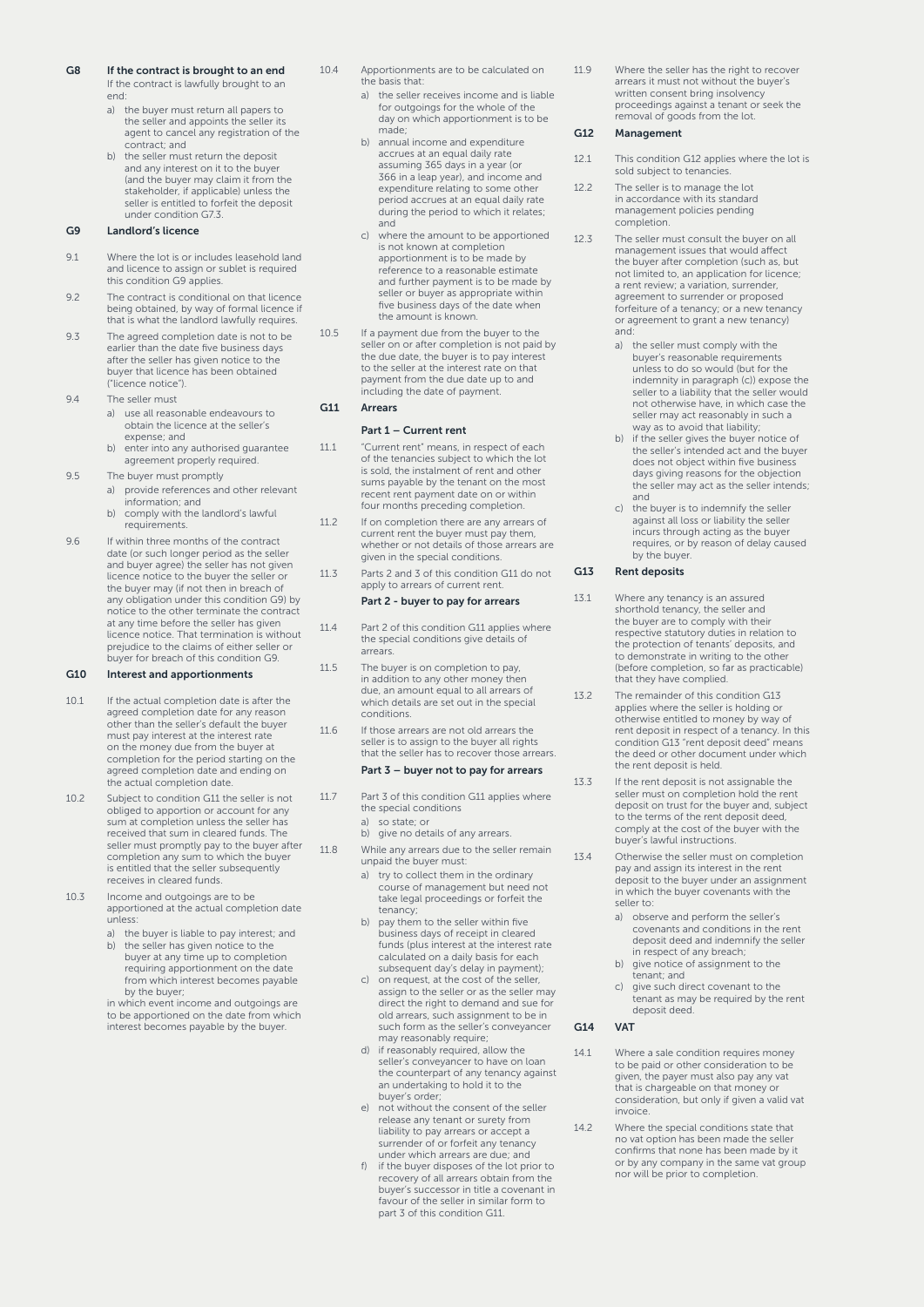## G15 Transfer as a going concern

- 15.1 Where the special conditions so state: a) the seller and the buyer intend, and will take all practicable steps (short of an appeal) to procure, that the sale is treated as a transfer of a going concern; and b) this condition G15 applies.
- 15.2 The seller confirms that the seller:
	- a) is registered for vat, either in the seller's name or as a member of the same vat group; and
		- b) has (unless the sale is a standard-rated supply) made in relation to the lot a vat option that remains valid and will not be revoked before completion.
- 15.3 The buyer confirms that
	- a) it is registered for vat, either in the buyer's name or as a member of a vat group;
	- b) it has made, or will make before completion, a vat option in relation to the lot and will not revoke it before or within three months after completion; c) article 5(2B) of the Value Added Tax
	- (Special Provisions) Order 1995 does not apply to it; and
	- d) it is not buying the lot as a nominee for another person.
- 15.4 The buyer is to give to the seller as early as possible before the agreed completion date evidence
	- a) of the buyer's vat registration;
	- b) that the buyer has made a vat option; and c) that the vat option has been notified in
	- writing to HM Revenue and Customs; and if it does not produce the relevant evidence at least two business days before the agreed completion date, condition G14.1 applies at completion.
- 15.5 The buyer confirms that after completion the buyer intends to
	- a) retain and manage the lot for the buyer's own benefit as a continuing business as a going concern subject to and with the benefit of the tenancies; and
	- b) collect the rents payable under the tenancies and charge vat on them.
- 15.6 If, after completion, it is found that the sale of the lot is not a transfer of a going concern then:
	- a) the seller's conveyancer is to notify the buyer's conveyancer of that finding and provide a vat invoice in respect of the sale of the lot; b) the buyer must within five business
	- days of receipt of the vat invoice pay to the seller the vat due; and
	- c) if vat is payable because the buyer has not complied with this condition G15, the buyer must pay and indemnify the seller against all costs, interest, penalties or surcharges that the seller incurs as a result.

## G16 Capital allowances

- 16.1 This condition G16 applies where the special conditions state that there are capital allowances available in respect of the lot.
- 16.2 The seller is promptly to supply to the buyer all information reasonably required by the buyer in connection with the buyer's claim for capital allowances.
- 16.3 The value to be attributed to those items on which capital allowances may be claimed is set out in the special conditions.
	- The seller and buyer agree:
	- a) to make an election on completion under Section 198 of the Capital Allowances Act 2001 to give effect to this condition G16; and
	- b) to submit the value specified in the special conditions to HM Revenue and Customs for the purposes of their respective capital allowance computations.

## G17 Maintenance agreements

- 17.1 The seller agrees to use reasonable endeavours to transfer to the buyer, at the buyer's cost, the benefit of the maintenance agreements specified in the special conditions.
- 17.2 The buyer must assume, and indemnify the seller in respect of, all liability under such agreements from the actual completion date.

## G18 Landlord and Tenant Act 1987

- 18.1 This condition G18 applies where the sale is a relevant disposal for the purposes of part I of the Landlord and Tenant Act 1987
- 18.2 The seller warrants that the seller has complied with sections 5B and 7 of that Act and that the requisite majority of qualifying tenants has not accepted the offer.

## G19 Sale by practitioner

- 19.1 This condition G19 applies where the sale is by a practitioner either as seller or as agent of the seller.
- 19.2 The practitioner has been duly appointed and is empowered to sell the lot.
- 19.3 Neither the practitioner nor the firm or any member of the firm to which the practitioner belongs has any personal liability in connection with the sale or the performance of the seller's obligations. The transfer is to include a declaration excluding that personal liability.
- 19.4 The lot is sold
	- a) in its condition at completion; b) for such title as the seller may have; and

c) with no title guarantee; and the buyer has no right to terminate the contract or any other remedy if information provided about the lot is inaccurate, incomplete or missing.

- 19.5 Where relevant:
	- a) the documents must include certified copies of those under which the practitioner is appointed, the document of appointment and the practitioner's acceptance of appointment; and
	- b) the seller may require the transfer to be by the lender exercising its power of sale under the Law of Property Act 1925.
- 19.6 The buyer understands this condition G19 and agrees that it is fair in the circumstances of a sale by a practitioner.

## G20 Tupe

- 20.1 If the special conditions state "there are no employees to which tupe applies", this is a warranty by the seller to this effect.
- 20.2 If the special conditions do not state "there are no employees to which tupe applies" the following paragraphs apply:
	- a) The seller must notify the buyer of those employees whose contracts of employment will transfer to the buyer on completion (the "Transferring Employees"). This notification must be given to the buyer not less than 14 days before completion.
	- b) The buyer confirms that it will comply with its obligations under tupe and any special conditions in respect of the Transferring Employees. c) The buyer and the seller acknowledge
	- that pursuant and subject to tupe, the contracts of employment between the Transferring Employees and the seller will transfer to the buyer on completion.
	- d) The buyer is to keep the seller indemnified against all liability for the Transferring Employees after completion.

## G21 Environmental

21.1 This condition G21 only applies where the special conditions so provide.

- 21.2 The seller has made available such reports as the seller has as to the environmental condition of the lot and has given the buyer the opportunity to carry out investigations (whether or not the buyer has read those reports or carried out any investigation) and the buyer admits that the price takes into account the environmental condition of the lot
- 21.3 The buyer agrees to indemnify the seller in respect of all liability for or resulting from the environmental condition of the lot.

## G<sub>22</sub> Service Charge

- 22.1 This condition G22 applies where the lot is sold subject to tenancies that include service charge provisions.
- 22.2 No apportionment is to be made at completion in respect of service charges.
- 22.3 Within two months after completion the seller must provide to the buyer a detailed service charge account for the service charge year current on completion showing:
	- a) service charge expenditure
	- attributable to each tenancy; b) payments on account of service charge received from each tenant;
	- c) any amounts due from a tenant that have not been received;
	- d) any service charge expenditure that is not attributable to any tenancy and is for that reason irrecoverable.

22.4 In respect of each tenancy, if the service charge account shows:

- a) that payments that the tenant has made on account exceed attributable service charge expenditure, the seller must pay to the buyer an amount equal to that excess when it provides the service charge account; or
- b) that attributable service charge expenditure exceeds payments made on account, the buyer must use all reasonable endeavours to recover the shortfall from the tenant as soon as practicable and promptly pay the amount so recovered to the seller; but in respect of payments on account that are still due from a tenant condition
- 
- 22.5 In respect of service charge expenditure that is not attributable to any tenancy the seller must pay the expenditure incurred in respect of the period before actual completion date and the buyer must pay the expenditure incurred in respect of the period after actual completion date. Any necessary monetary adjustment is to be made within five business days of the seller providing the service charge account to the buyer.

G11 (arrears) applies.

- 22.6 If the seller holds any reserve or sinking fund on account of future service charge expenditure or a depreciation fund:
	- a) the seller must pay it (including any interest earned on it) to the buyer on completion; and
	- b) the buyer must covenant with the seller to hold it in accordance with the terms of the tenancies and to indemnify the seller if it does not do so.

## G23 Rent reviews

- 23.1 This condition G23 applies where the lot is sold subject to a tenancy under which a rent review due on or before the actual completion date has not been agreed or determined.
- 23.2 The seller may continue negotiations or rent review proceedings up to the actual completion date but may not agree the level of the revised rent or commence rent review proceedings without the written consent of the buyer, such consent not to be unreasonably withheld or delayed.